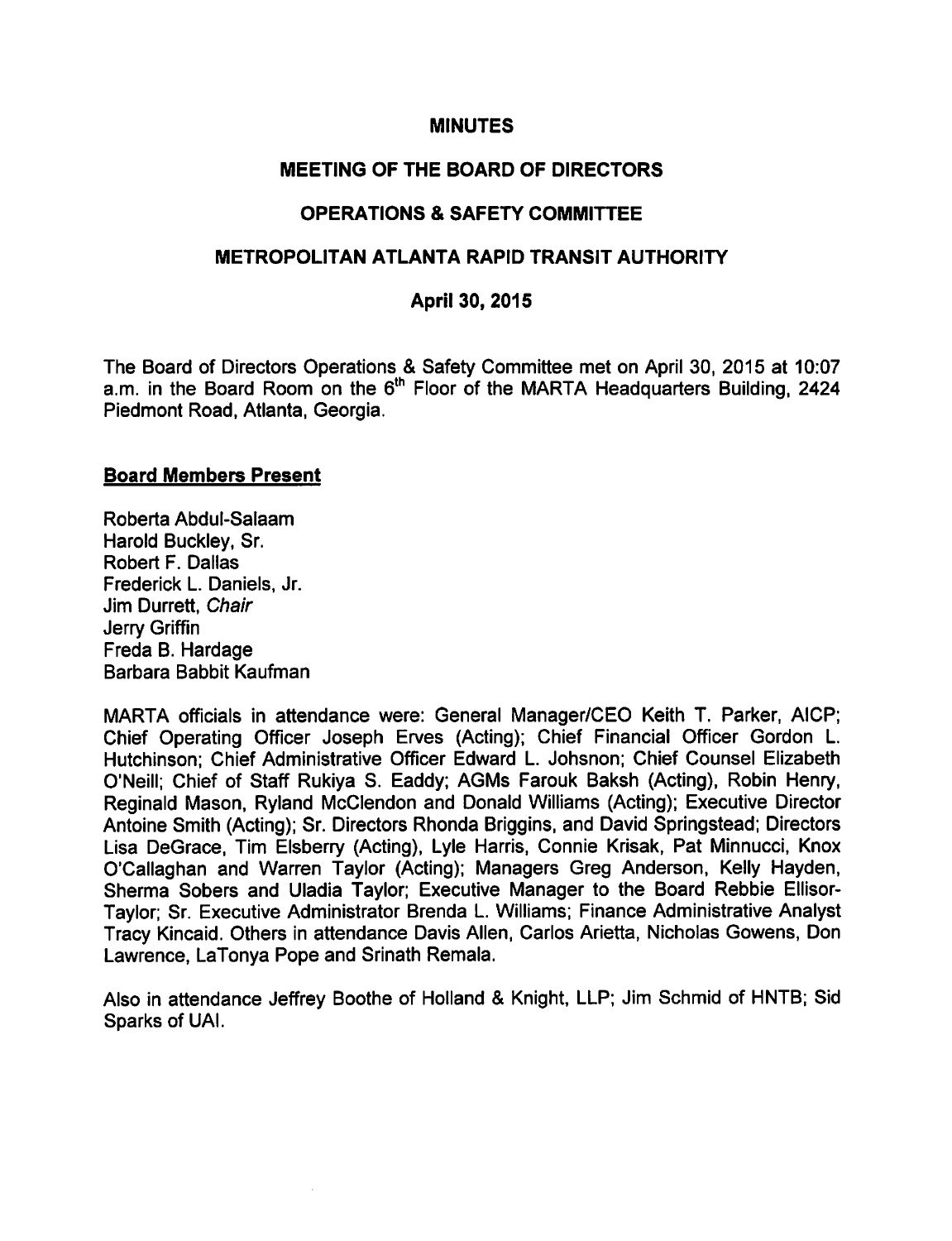# Consent Agenda

- a) Approval of the March 26, 2015 Operations & Safety Committee Meeting Minutes
- b) Resolution to Accept the Contract for Project B22613, Lift Replacement at Hamilton Bus Facility
- c) Resolution Authorizing Award of a Contract for Procurement of Furniture for the Brady Mobility Facility, RFP P35384

On motion by Mrs. Kaufman seconded by Mr. Daniels, the Consent Agenda was unanimously approved by a vote of  $6$  to 0, with 6 members present.

#### Individual Agenda

# Resolution Authorizing Award of a Contract for the Procurement of Mobile Radios and Communications Consoles. RFP 35624

Mr. Taylor presented this resolution for Board of Directors' approval authorizing the General Manager/CEO or his delegate to enter into a contract with Motorola, Inc., State of Georgia Enterprise Agreement Vendor number 980-280008, for the procurement of Mobile Radios and Console Equipment, in the amount of \$2,924,016.

Mr. Dallas asked about the life cycle of the radios.

Mr. Taylor said as MARTA has transferred to newer frequencies the devices need to be upgraded.

Mr. Dallas asked will new buses come with these.

Mr. Taylor said yes.

Mr. Dallas asked what happens to the old radios.

Mr. Parker said if a radio still has any useful life the Authority will continues to use in it  $$ in most cases the bus outlives the radio.

Mr. Daniels asked if the radios have advanced technology.

Mr. Parker said this is the best available.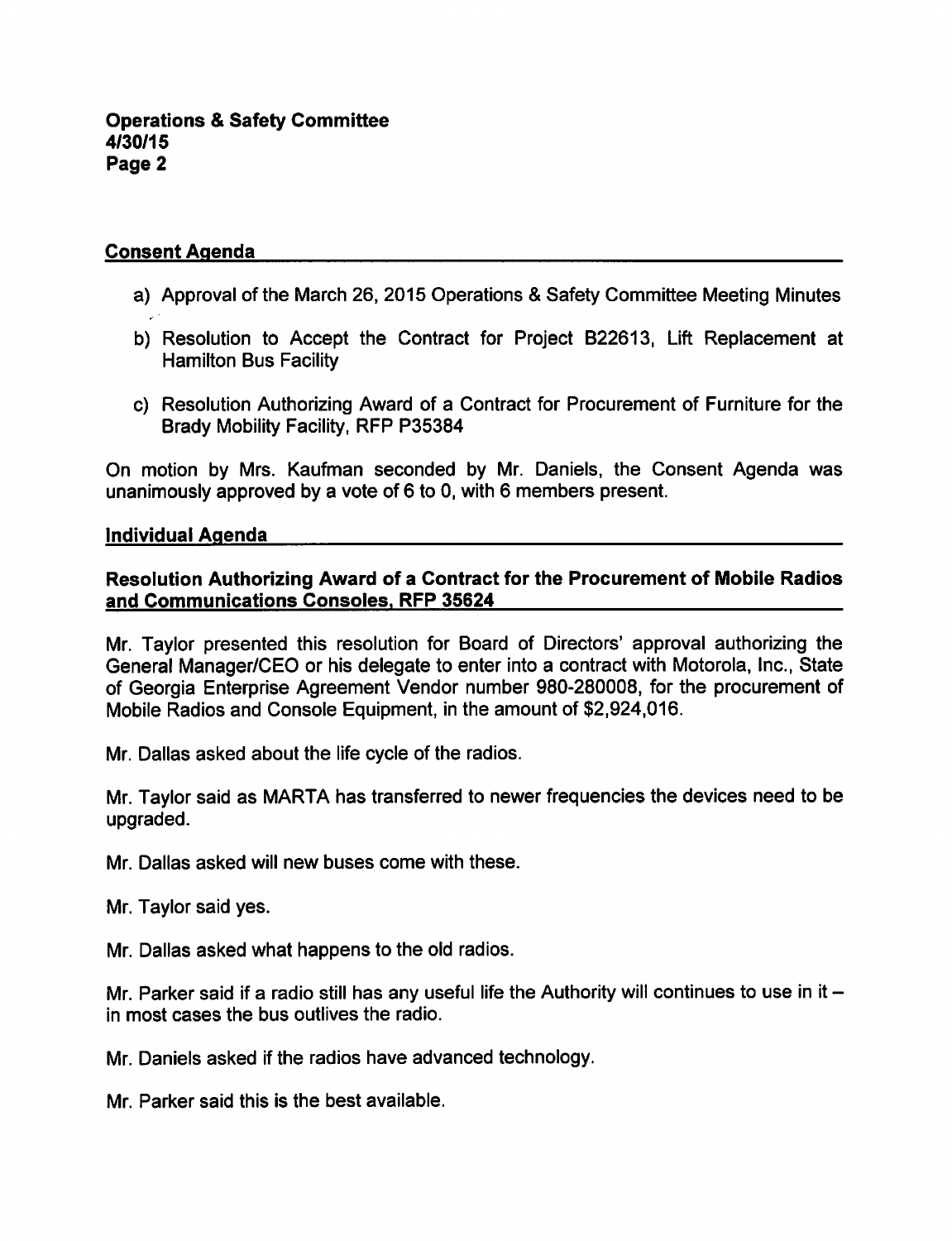On motion by Mrs. Kaufman seconded Mrs. Hardage, the resolution was unanimously approved by a vote of  $6$  to 0, with  $6$  members present.

## Resolution Authorizing Award of a Contract for the Procurement of Small AC Motor Overhaul Repair Services. CP B34369

Mr. Taylor presented this resolution for Board of Directors' approval authorizing the General Manager/CEO or his delegate to award a contract to RAM Industrial Services in the amount of \$671,817 for the procurement of Small AC Motor Overhaul and Repair Services.

On motion by Mrs. Kaufman seconded by Mr. Daniels, the resolution was unanimously approved by a vote of  $6$  to 0, with  $7$  members present.

Mrs. Abdul-Salaam abstained.

### Resolution Authorizing Award of a Contract for MARTA Utilities Locate Services, CP B34703

Mr. Elsberry presented this resolution for Board of Directors' approval authorizing the General Manager/CEO or his delegate to award a contract for the procurement of MARTA's Utilities Locate Services to IDS Global-International Design Services, Inc., in the amount of \$777,600.

On motion by Mr. Griffin seconded by Mrs. Hardage, the resolution was unanimously approved by a vote of  $7$  to 0, with  $7$  members present.

### Briefing – Public Hearings Results for August 8, 2015 Service Changes

Ms. Briggins briefed the Committee on the Public Hearings Results for the August 8, 2015 Service Changes.

- $\triangleright$  The MARTA Act and the MARTA Service Standards require public input and consideration before bus service modifications are approved by the MARTA Board for implementation
- $\triangleright$  The following Public Hearings were held:
	- o April 13 Living Waters International Church Clayton County
	- o April 13 Decatur Recreation Center DeKalb County
	- $\circ$  April 14 MARTA Headquarters City of Atlanta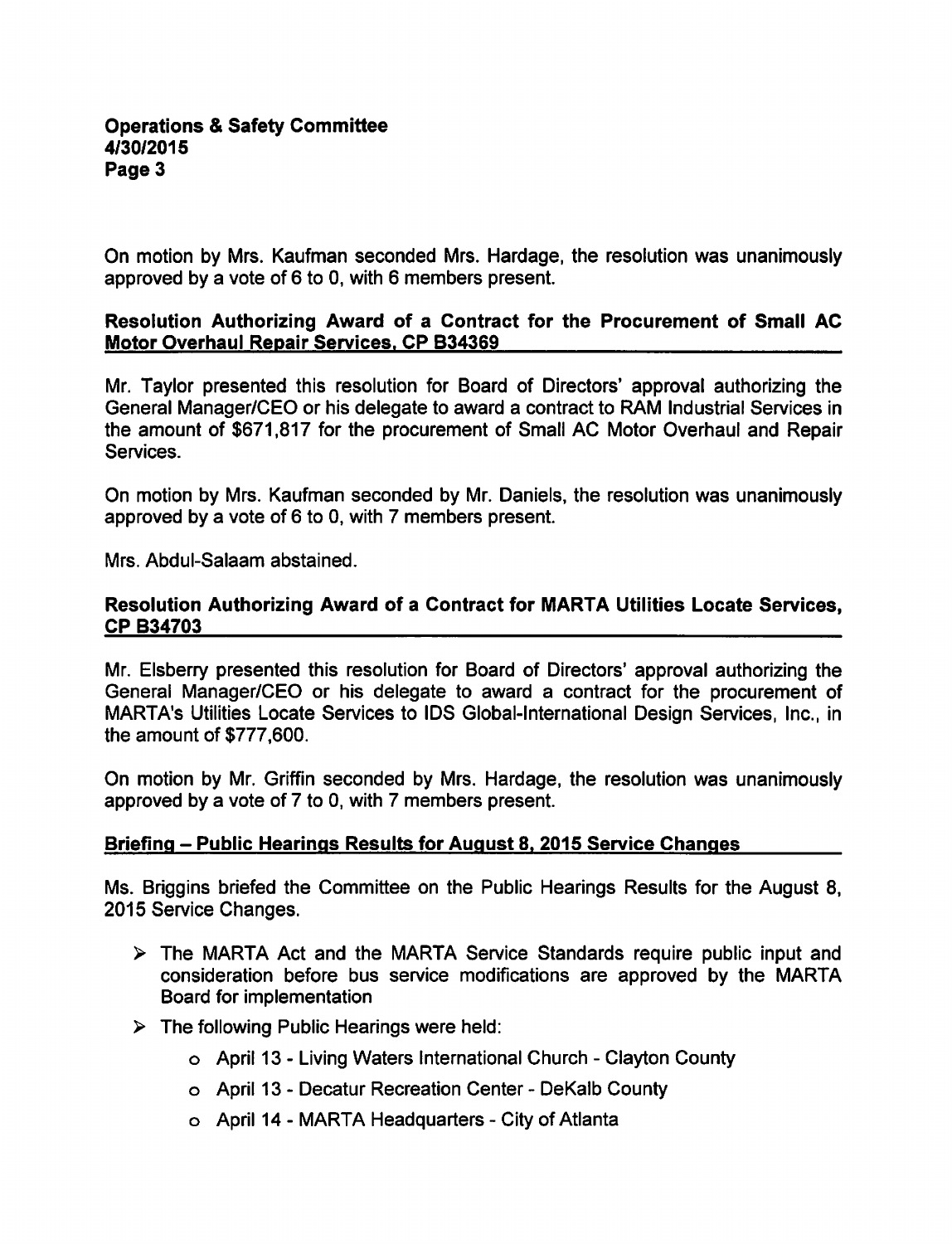- o April 16 North Fulton Service Center Fulton County
- $\triangleright$  MARTA staff held community exchange sessions one hour prior to each hearing; staff also received public comments, petitions, phone calls and emails regarding the proposed budget
- $\triangleright$  Advertisement
	- AJC
	- o ACE III/Champion
	- Clayton Daily News
	- o Crossroads & South DeKalb County
	- Neighbor Newspapers
	- Mundo Hispanico
	- Social Media (Facebook, Twitter, website)
- Electronic Notice Distribution
	- Distributed to all 26 Neighborhood Planning Units (NPU) within the City of Atlanta
	- o Senior Centers (63)
	- Email Blast to Outreach Database
- $\triangleright$  Flyer Distribution LEP Communities
	- Chinese Community Center
	- Dinho Super Market
	- Vietnamese Market/Buford Highway
	- o Hong Kong Market Jimmy Carter Blvd.
	- o Super H-Mart Doraville/Peachtree Industrial & I-285
	- o Happy Valley Restaurant Jimmy Carter Blvd.
	- Buford Farmers Market Media Distribution Desk
	- Asian American Resource Center Gwinnett
	- o Korean Community Center Buford Highway
	- Ho Pin Market Media Table
	- Atlanta Chinese Community Church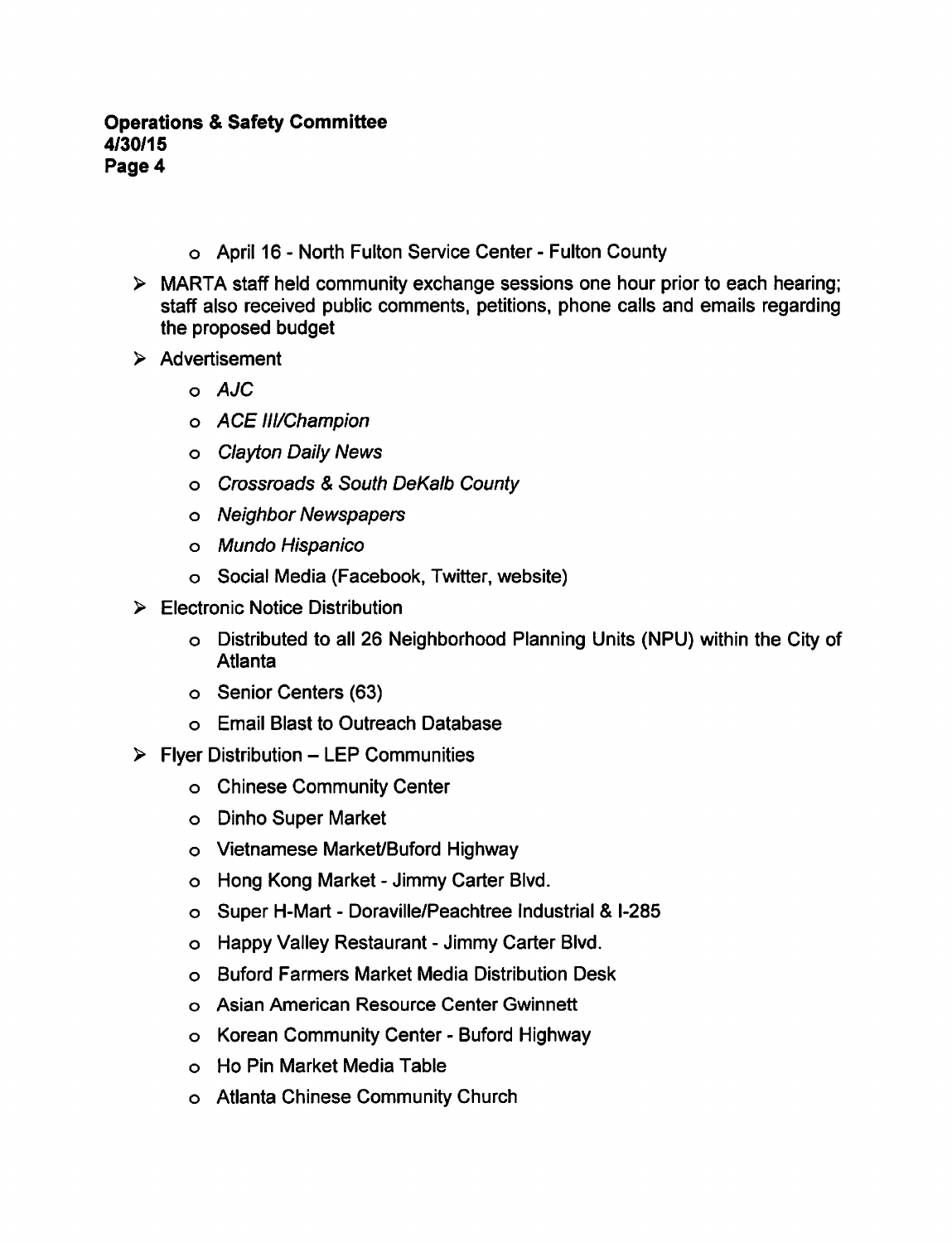- Center for Pan Asian American Community Services
- $\triangleright$  Flyer Distribution Rail Stations/Bus Routes
	- College Park station
	- Routes 15, 21, 55, 74 and 196
- $\triangleright$  Public Hearing Attendance
	- o April 13 Living Waters International Church Clayton County
		- $\blacksquare$  Attendance  $-33$
		- **Speakers-14**
		- $Media 0$
	- o April 13 Decatur Recreation Center DeKalb County
		- $\blacksquare$  Attendance 12
		- $\bullet$  Speakers  $-9$
		- $M$ edia 0
	- o April 14 MARTA Headquarters City of Atlanta
		- $\bullet$  Attendance  $-6$
		- $\blacksquare$  Speakers  $-4$
		- $Media-0$
	- o April 16 North Fulton Service Center Fulton County
		- $\blacksquare$  Attendance 2
		- $\blacksquare$  Speakers  $-2$
		- $-Media 0$
- $\triangleright$  Additional Public Hearing Comments
	- o Public Comment Line (Voice Mail) 0
	- o Emails 0
	- o Petitions 2 Route 189 (Bus Stops) and Route 75 (Sunday Service)
	- o Letters 0
	- o Public Comments (written) 5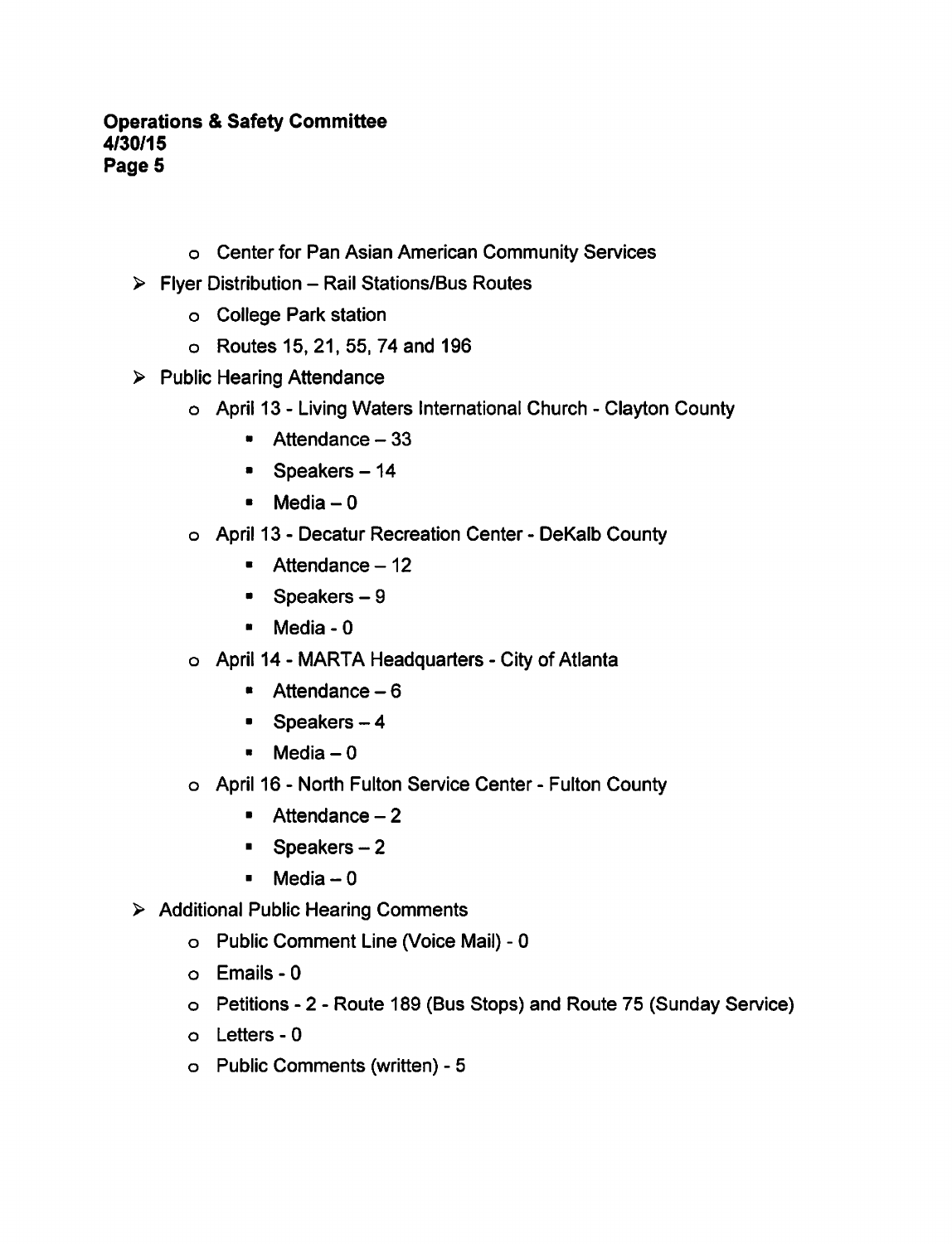Mr. Daniels asked what are LEP communities.

Ms. Briggins said the term refers to Limited English Proficiency.

Mr. Parker said there are many LEP communities in Clayton County  $-$  MARTA had to really ramp up its efforts with DEO.

Mrs. Abdul-Salaam added that Friends of Clayton Transit is also translating all of their materials for the LEP communities.

## Resolution Authorizing the Service Modifications and Additions for the August 8, 2015 Mark-Up

Mr. Hayden presented this resolution for Board of Directors' approval authorizing the General Manager/CEO or his delegate to implement service route modifications or additions to Bus Routes 8, 21, 74, 75, 148, 191, 193, 195 and FLEX1 Lovejoy including Mobility service.

Mr. Griffin asked about parking near bus stops in Clayton County.

Mr. Hayden said there are some challenges  $-$  patrons are using an impromptu Park & Ride.

Mr. Griffin asked if patrons can park at Southlake Mall without getting towed.

Mr. Hayden said the short answer is no; but MARTA is working with the City of Morrow to come with options.

Mrs. Abdul-Salaam asked if changes can be made after the Board votes.

Mr. Hayden said Clayton County is an evolving service area. MARTA is more than willing to make future modifications if practical.

On motion by Mrs. Kaufman seconded by Mr. Daniels, the resolution was unanimously approved by a vote of  $8$  to 0, with  $8$  members present.

### **Briefing - Federal Transportation Overview**

Mr. Boothe provided the Committee an update on Federal Legislation.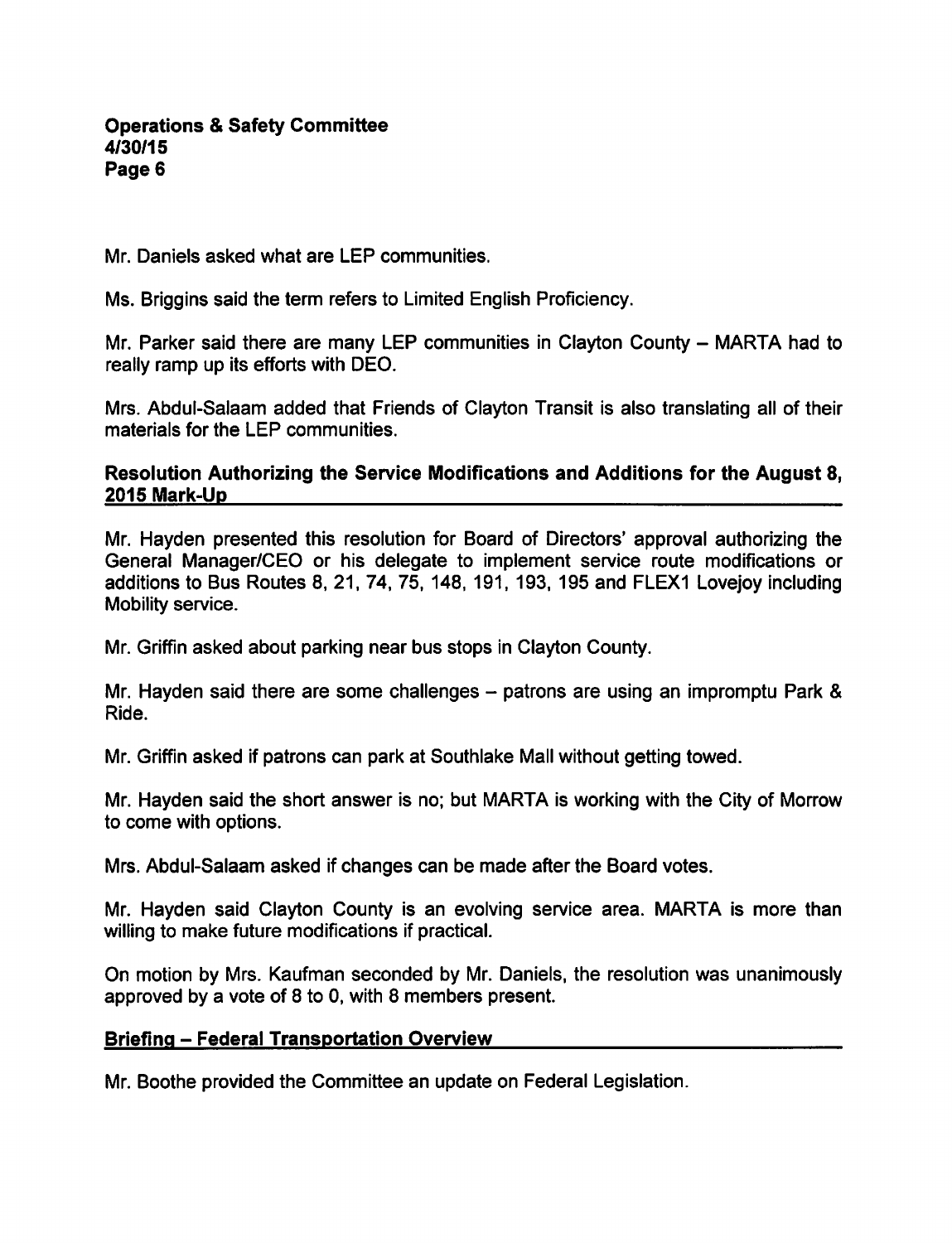# FY16 Budget

- $\triangleright$  President seeking nearly \$4 billion
	- $\circ$  \$68 billion increase over FY15 7% increase
	- Would increase both domestic and military spending
	- Depends on tax increases to avoid spending cuts
	- Goal of President and Congress are to avoid sequestration
- House/Senate Working on FY16 Budget to reset budget targets
	- House and Senate agree on total budget of \$1.016 trillion
	- No growth or worse for Capital Investment Grants
	- Trust Fund programs await action on MAP-21 Reauthorization
- House and Senate Appropriations Committees will determine allocations of nondefense spending in Mayas mark-ups begin

# FY16 FTA Funding

- $\triangleright$  Proposed increase of \$8.595 billion to \$13.914 billion for formula programs
	- o State of Good Repair proposed to increase from \$2.165 billion to \$5.719 billion
	- Section 5307 but it is funded within the proposed increase
	- Bus and Bus Facilities proposed to increase from \$428 million to \$1,939 billion
	- Capital investment Grants (CIG) proposed to increase from \$2,120 billion to \$3,250 billion
		- Future Clayton County Commuter Rail, I-20 East BRT, Clifton Corridor or Georgia 400 projects would be funded from the CIG Program
- $\triangleright$  Formula programs are funded from the gasoline tax discussed later
- $\triangleright$  The CIG program is funded from the General Fund and is tied to action taken by the Appropriations Committees on non-defense spending

### Highway Tmst Fund

 $\triangleright$  Highway Trust Fund (HTF) is exhausted by July or early August 2015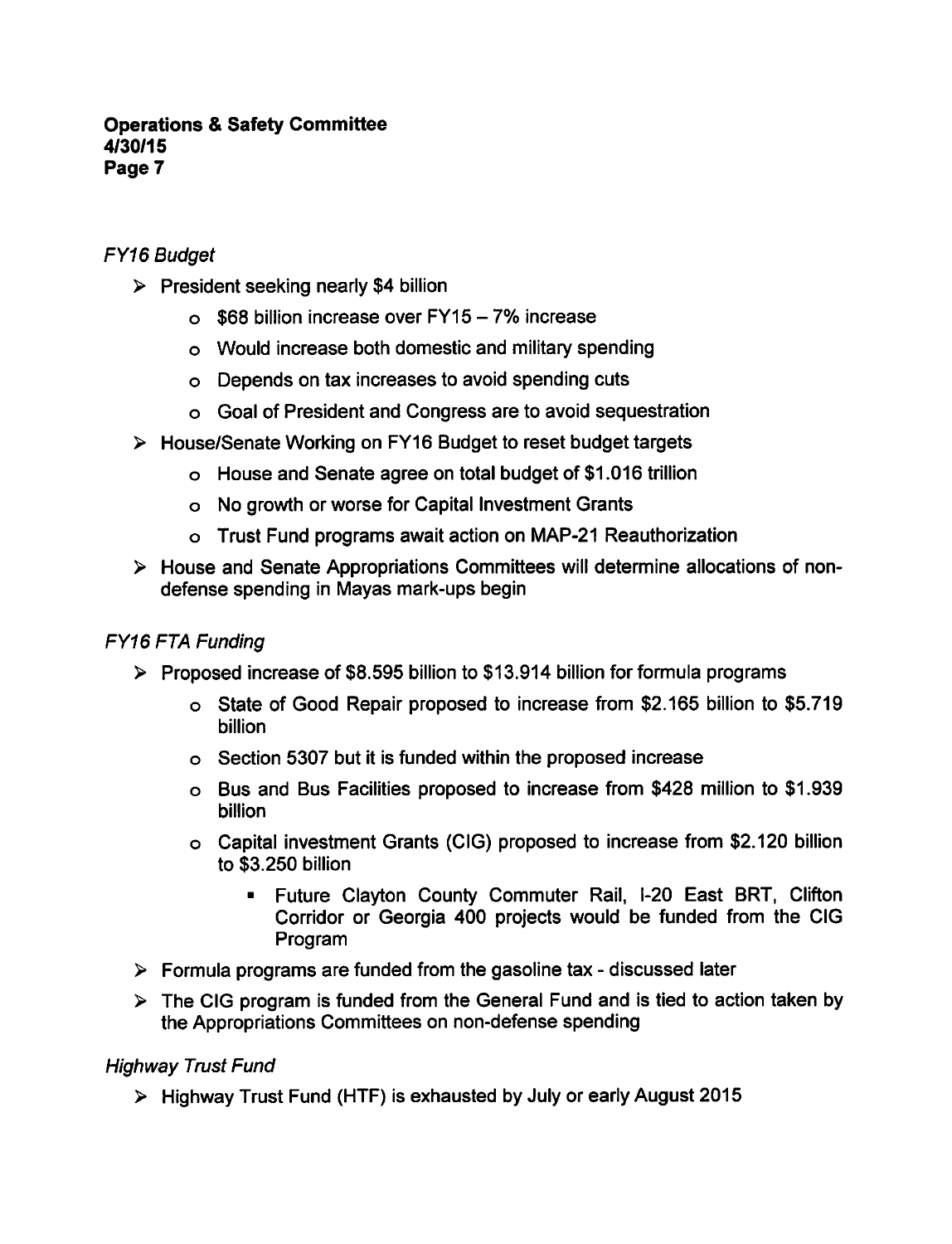- $\triangleright$  MAP-21 expires on May 30, 2015
- $\triangleright$  Short term extension likely but "pay fors" not yet identified
- House and Senate Budget agreements differ on whether "pay fors" are offset in FY16 or over a period of time
- At least \$3 billion needed to extend HTF and Mass Transit Account (MTA) to September 30, 2015
- $\triangleright$  No agreement on source of funding for HTF and MTA
- $\triangleright$  Gas tax increase has been taken "off the table" by House leadership
- $\triangleright$  Repatriation of revenues being considered but a less certain funding source and not a long-term fix
- $\triangleright$  Challenge: Auto fuel efficiency erodes value of the gas tax as a funding mechanism

#### MAP-21 Reauthorization

- $\triangleright$  MAP-21 expires on May 30, 2015
- $\triangleright$  House and Senate authorizing committees not expected to release a draft bill until funding levels are known
	- o Senate Banking Committee expected to make few changes to MAP-21
	- House Transportation and Infrastructure Committee
		- **Support for increasing funding for the Bus and Bus Facilities** program - perhaps a formula factor focused on fleet age
		- Amending definition of "fixed guideway" that would allow Small Start funded BRT projects to qualify under High Intensity Motorbus State of Good Repair Program
	- Amend split between Fixed Guideway State of Good Repair and High Intensity Motorbus State of Good Repair (currently 97.15%/2.85%) to accommodate growth in FTA funded BRT projects

### TIGER VII

- $>$  \$500 million is available extremely competitive program
- DOT held Summit on April 16, 2015
- $\triangleright$  Pre-application due on May 4, 2015
	- Intended to determine initial eligibility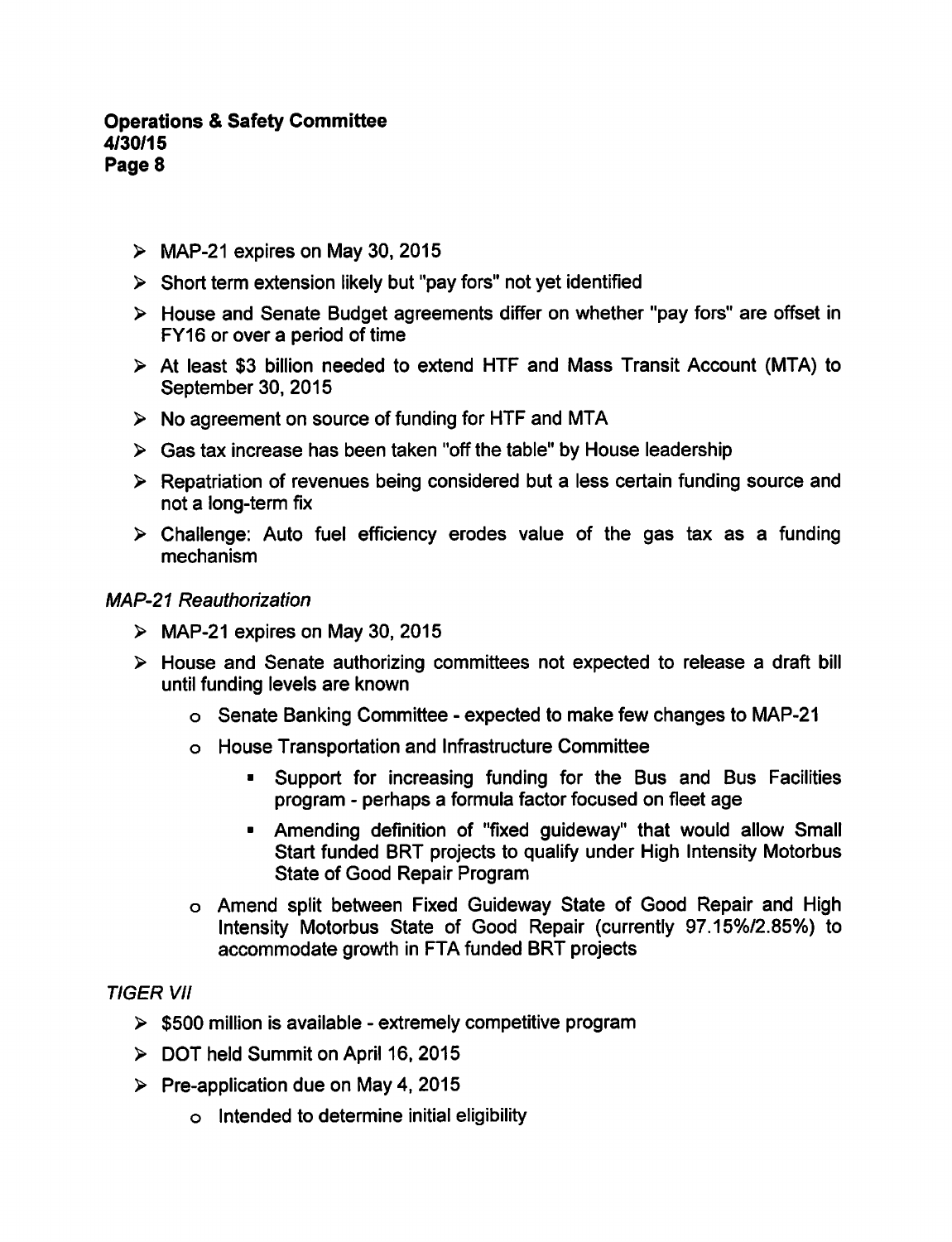- Important for the region to coordinate on and build political support for the priority project(s)
- $\triangleright$  Notice of Funding Availability
	- o Continued emphasis on Ladders of Opportunity providing safe and affordable transportation connections for disconnected communities to jobs, services and education
	- Final application due on June 5, 2015
	- Pre-construction activities completed by June 30, 2017
	- Monies must be obligated by September 30, 2017

### Local Hiring Initiative

- Common Grant Rule and FTA/FHWA statutes historically prohibited "local hiring" provisions as limiting "full and fair competition"
	- Congress lifted prohibition in FY15 THUD Bill for FY15
- $\triangleright$  Pilot Project for FY15 funds
	- MARTA would be required to submit an application to FTA to execute contract with a local hiring provision
	- Application would describe the provision, its effect on competitive bidding, potential offsetting benefits and how MARTA would protect the integrity of competitive bidding
- $\triangleright$  Proposed Rule comments due May 4th
	- Permanently amend Common Grant Rule to allow for geographical preference
	- Generated much conversation within APTA between and among the public and private sector members

Mr. Daniels asked how might the legislation affect MARTA.

Mr. Boothe said, for example, if MARTA has a bus procurement or rail car rehab will the Authority be required to hire locally – based on complexity MARTA needs the option to look elsewhere, to assess the market.

Mr. Dallas asked if MAP-21 and funding go through the same committee.

Mr. Boothe said no.